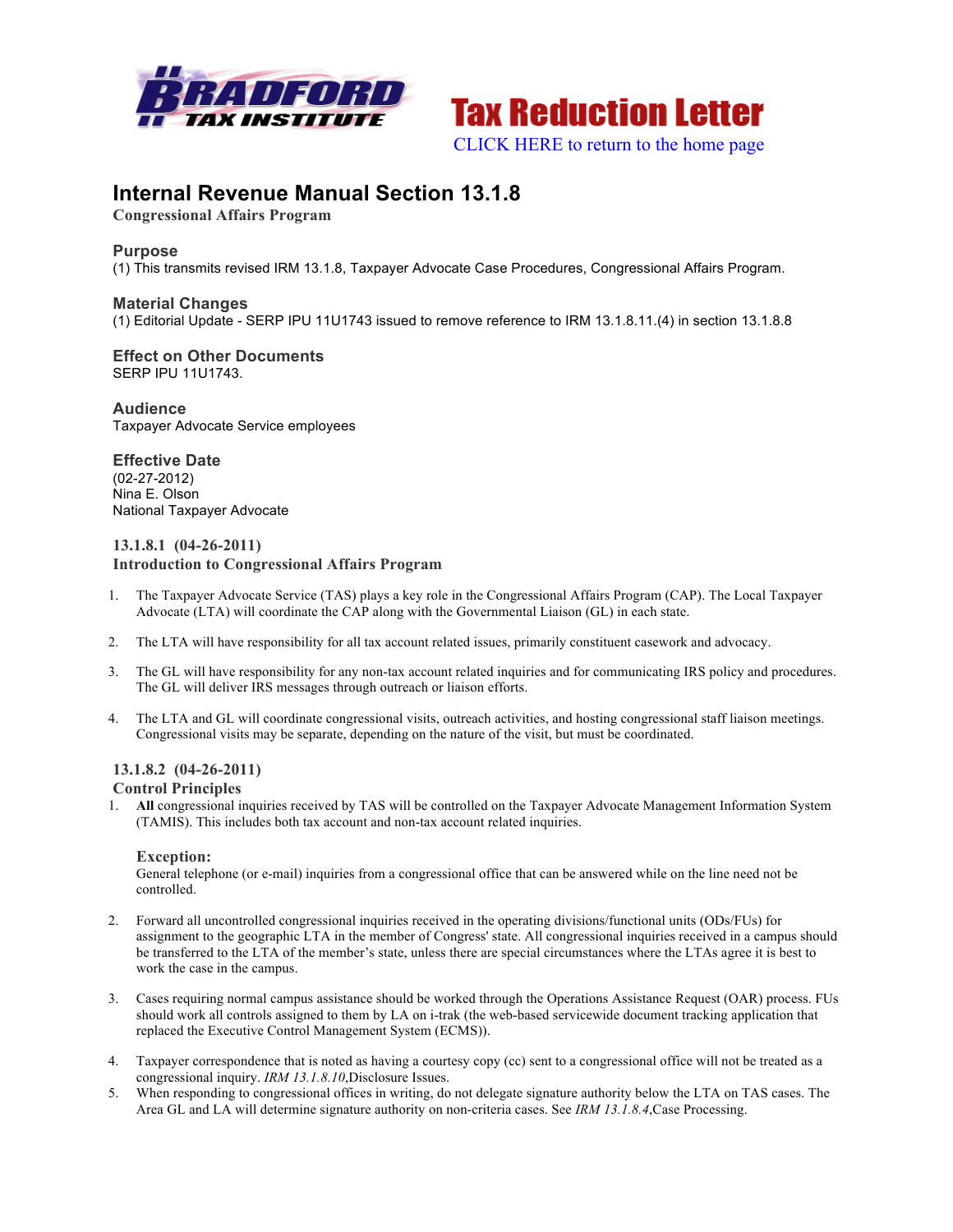6. All congressional inquiries received by ODs/FUs in National Office are forwarded to Legislative Affairs for review and control on i-trak.

## **Exception:**

The National Taxpayer Advocate (NTA) will control and assign inquiries addressed to that office.

## **13.1.8.3 (04-26-2011) Assignment and Routing**

- 1. Tax account related inquiries will be assigned to TAS. These cases may require assistance and cooperation from the ODs/FUs on complex issues, and will be worked via the OAR process. The GL or LA will work non-tax related inquires, depending on the issue involved.
- 2. Establish only one control on TAMIS if a congressional inquiry addresses a tax account issue as well as a non-tax account issue. TAS will attempt to resolve the taxpayer account and coordinate resolution on the non-tax account issue.
- 3. The following tables provide directions for assigning congressional inquiries, and consider the impact of §1203 of the IRS Restructuring and Reform Act of 1998 (RRA 98).

| <b>TAX ACCOUNT RELATED</b>                                                                                                     | <b>NON-TAX ACCOUNT RELATED</b>                                                                                                                                                                             | <b>NATIONAL OFFICE NON-</b><br><b>TAX ACCOUNT RELATED</b>                                                              |
|--------------------------------------------------------------------------------------------------------------------------------|------------------------------------------------------------------------------------------------------------------------------------------------------------------------------------------------------------|------------------------------------------------------------------------------------------------------------------------|
| <b>Assign to Taxpayer Advocate</b><br>(Controlled as Criteria Code<br>$1-9)$                                                   | <b>Assign to Governmental Liaison (Control as</b><br>Criteria Code 0)                                                                                                                                      | <b>Fax to Legislative Affairs</b>                                                                                      |
| 1. All tax account related<br>congressional inquiries.                                                                         | 1. IRS employee complaints about routine<br>personnel actions that have not yet gone<br>through the system, or local issues that fall<br>under local union agreement or MOU.                               | 1. Personnel actions that have<br>gone through the system but are<br>still unresolved (Control as<br>Criteria Code 0). |
| 2. An inquiry from a taxpayer<br>that contains <b>both</b> a tax<br>account and a non-tax account<br>issue will stay with TAS. | 2. Complaint about an unidentified IRS<br>employee that is not an RRA 98 §1203<br>violation. If employee is identified or if the<br>complaint is an RRA 98 §1203 violation, fax<br>to Legislative Affairs. | 2. All IRS hardship transfer<br>requests.                                                                              |
| 3. Tax law / Technical specific<br>to an account issue or request<br>for opinion or ruling.                                    | 3. Tax law / Technical questions and issues<br>that do not involve a taxpayer's account.                                                                                                                   | 3. IRS employee reporting or<br>alleging impropriety, RRA 98<br>§1203 violation, ethical issues.                       |
|                                                                                                                                | 4. Reorganizations for locations of offices.                                                                                                                                                               | 4. Agency practices, procedures,<br>and policies.                                                                      |
| <b>TAS EXAMPLES</b>                                                                                                            | <b>GL EXAMPLES</b>                                                                                                                                                                                         | <b>LA EXAMPLES</b>                                                                                                     |
| <b>IRS</b> denied EITC                                                                                                         | Who can claim EITC?                                                                                                                                                                                        | EITC is welfare                                                                                                        |
| needs refund                                                                                                                   | IRS employee has hardship and IRS employee wants a parking space near<br>office                                                                                                                            | IRS employee misuse of<br>government time                                                                              |
| Trouble understanding notice<br>received                                                                                       | IRS employees are rude and misinformed                                                                                                                                                                     | Employee who can be identified<br>gave taxpayer's return<br>information to neighbor                                    |
| IRS levied prematurely                                                                                                         | Where is my closest Collection office?                                                                                                                                                                     | Constitutionality issues                                                                                               |
| Why was frivolous filer penalty<br>assessed?                                                                                   | Frivolous filer penalty is unconstitutional                                                                                                                                                                | Frivolous filer penalty and<br>constitutionality have previously<br>been explained and taxpayer is<br>not satisfied    |
| Where is my refund?                                                                                                            | How long does it take to receive an e-filed<br>refund?                                                                                                                                                     | IRS should provide e-file to<br>everyone                                                                               |
| IRS employee didn't receive                                                                                                    |                                                                                                                                                                                                            | Employee concerned about                                                                                               |
| refund                                                                                                                         | Employee concerned POD closing due to<br>reorganization                                                                                                                                                    | reorganization issues previously<br>negotiated in local offices                                                        |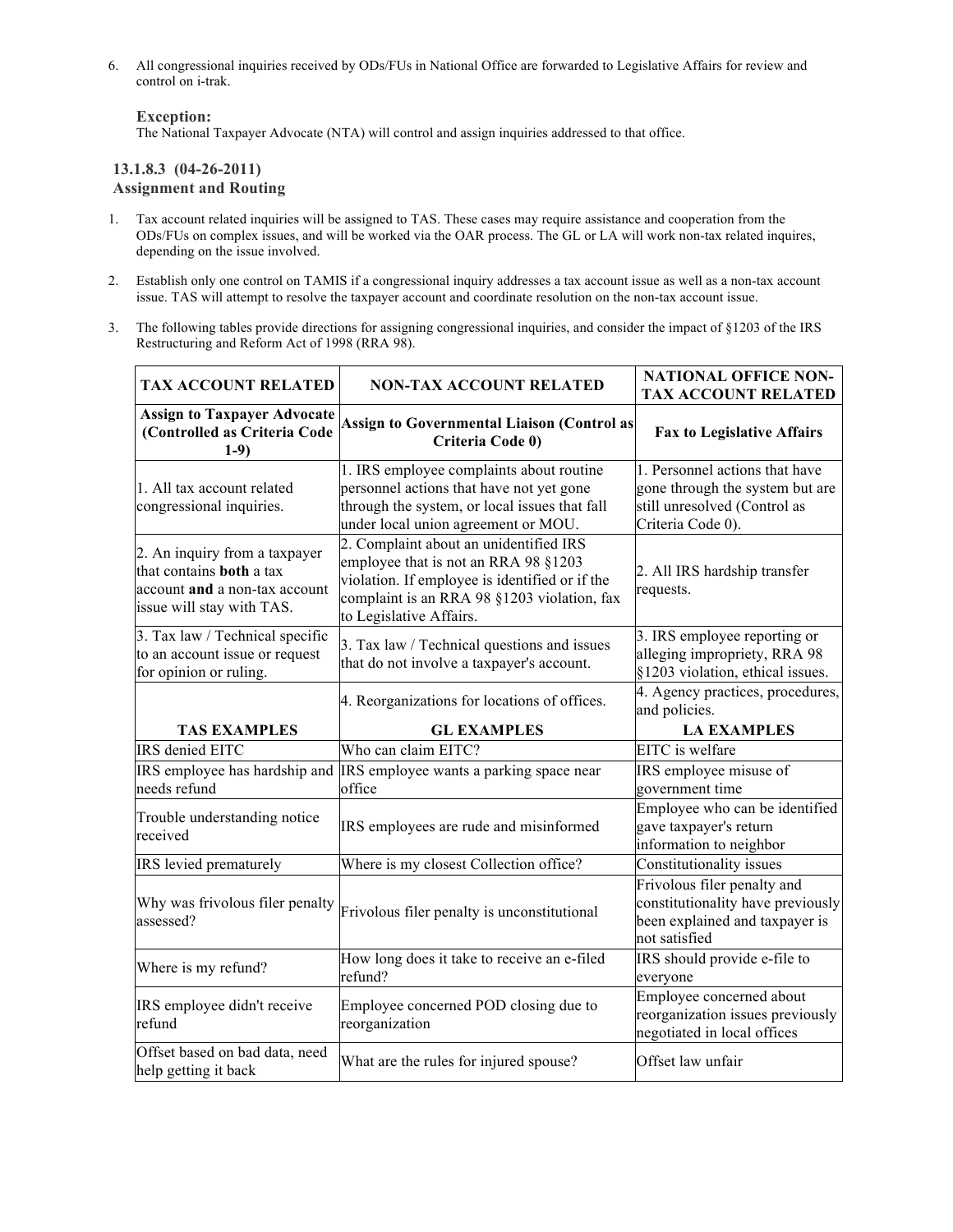## **13.1.8.4 (04-26-2011) Case Processing**

1. Process cases under general guidelines in IRM 13.1.18, Processing TAS Cases. However, see IRM 13.1.17.4 (4), Exceptions to Transfers, for information about transferring congressional cases.

## **13.1.8.4.1 (04-26-2011) Congressional Office Inquiries Received By TAS**

- 1. Upon receipt of an inquiry from a congressional office:
	- 1. Date stamp the request if written or faxed.
	- 2. Research i-trak, TAMIS, or IDRS to identify the issues involved and the appropriate office to which to assign the inquiry.
	- 3. Control the inquiry on TAMIS (see below for unique input items).
	- 4. Work tax-related inquiries in the local TAS office in the member's home state. The intent is for case-related congressional inquiries to be controlled and worked by the local TAS offices. Cases requiring assistance from a campus should be coordinated via an OAR. If, under unusual circumstances, a transfer is necessary, the documents should be faxed to the assigned office or express mailed if they require the taxpayer's original signature(s).
	- 5. Forward non-tax-related inquiries to the GL, who will decide whether to work the case or forward it to LA for assignment if it is national in scope. LA assigns these inquiries in i-trak to the appropriate FU to prepare a response. The FU works all cases assigned by LA. **Do not forward these cases back to TAS.**
	- 6. Attempt to reach the congressional staff by telephone to acknowledge receipt of the inquiry. See IRM 13.1.18.3, Initial Contact. **Contact the congressional office for permission to respond to the taxpayer directly.**
	- 7. Each congressional inquiry and subsequent inquiries will be controlled on TAMIS. Refer to IRM 13.4.5.2.2.2, Congressional Screen.
	- 8. Timely resolution and the best interest of the taxpayer should always be the deciding factors when determining the office responsible for any needed actions. Consistent information and correspondence must be given to the congressional office and the taxpayer. Refer to *IRM 13.1.8.9*, Congressional Letter Writing, for procedures for responding to congressional inquiries.

## **13.1.8.4.2 (04-26-2011) Congressional Inquiries Received By Legislative Affairs and Routed to Local TAS Office**

- 1. Upon receipt of a congressional inquiry on i-trak from Legislative Affairs:
	- 1. Control the case on TAMIS (if not already controlled on TAMIS).
	- 2. Annotate the TAMIS case file number in the "Other ID NO:" section of the i-trak ticket. If a prior TAMIS/i-trak case exists, annotate this information in the HISTORY/COMMENTS section of the i-trak control ticket. Include the TAMIS case file number, name and telephone number of the case advocate assigned to the case.
	- 3. The receiving office should immediately contact the congressional office to advise the staff of the assignment of the inquiry to the TAS office. Follow timeframes established in IRM 13.1.18.3, Initial Contact. Normally, a congressional office represents the taxpayer; therefore, TAS needs to use the standard congressional letter template when responding to congressional offices.

**Note:**

When discussing cases with congressional staffers, case advocates are not required to give the independence statement if there is an established relationship between the advocate and staffer. The case advocate should notate the independence statement on the TAMIS history. This does not eliminate the requirement that the statement be included in all written congressional correspondence.

4. If an i-trak congressional assignment from National Office is sent to your office in error, immediately (within one workday) transfer the case to the correct office with a detailed explanation of why the case should be transferred. Before transferring, be sure the timeframe for congressional acknowledgment has not passed. If the timeframe has passed or is about to pass, acknowledge the case and then transfer it to the correct office.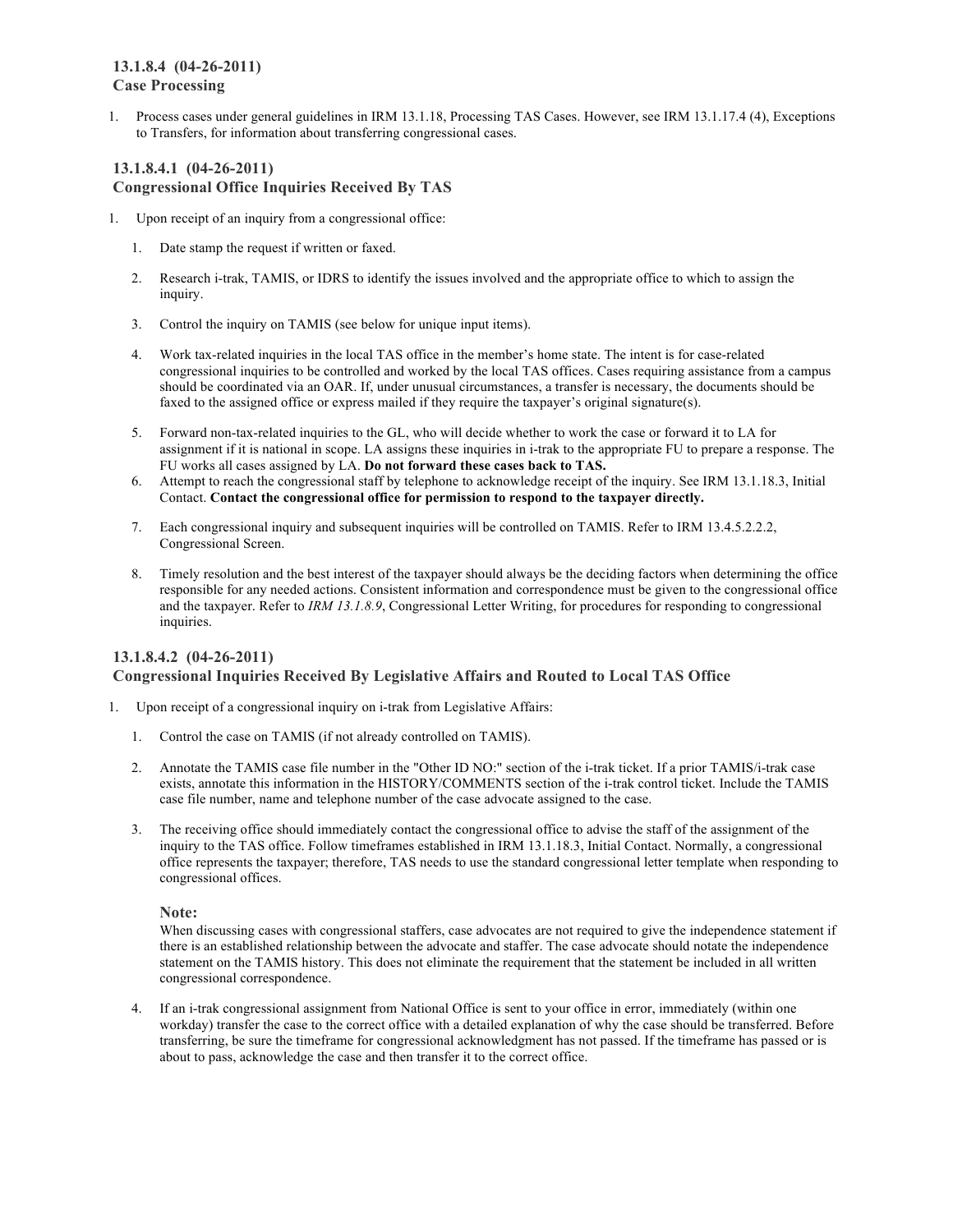- 5. Take appropriate actions and document i-trak and TAMIS. Extension requests must be input to i-trak and TAMIS with a detailed explanation of the reasons for an extension. *National Office approval is not required unless specifically requested by the controlling office.*
- 6. Legislative Affairs must review the written response to an i-trak controlled congressional case before it is issued. Fax the incoming letter and the draft response letter to Legislative Affairs at 202–927-9613 for review. Include the i-trak control number on the fax cover sheet.
- 7. Make appropriate corrections to letter once it is returned by LA.
- 8. Secure the appropriate signature and send the closing letter.
- 9. Scan the final closing letter signed by the LTA into i-trak. Close the i-trak control and close the case on TAMIS. Update histories on both i-trak and TAMIS.
- 10. Enter the date of the closing contact, either by correspondence or telephone, on the congressional screen of TAMIS. Refer to IRM 13.4.5.2.2.2, Congressional Screen.
- 11. Written responses are not mandatory unless requested by the congressional office. Telephone closures are acceptable. Document on TAMIS and i-trak the details of the phone call that closed the case. Include the date of the call and the name of the person you spoke to in the congressional office.
- 12. These cases are subject to the TAS quality review guidelines (*e.g.*, acknowledgment, timeliness of actions, extension of estimated completion dates, etc).
- 13. In the closing paragraph, the NTA/ATA/LTA must include his/her contact telephone number.

#### **Example:**

A suggested closing paragraph is "I hope this information is helpful. If you have any questions please contact me at (XXX) XXX-XXXX."

- 14. If the letter is to a taxpayer, RRA 98 requires you to include your identification number(s) or badge number in the letter. The case advocate employee number should be included if the case advocate is referenced as a contact person in the letter.
- 15. Do **NOT** include hours of availability or operation in congressional responses. Do **NOT** use pattern letters. On all congressional correspondence, use the approved method for incorporating your local address within the letter. See *Exhibit 13.1.8-2*, Sample Congressional Letter, for an acceptable letter template.

#### **Note:**

If a congressional case (not on i-trak) already exists and you receive a non-congressional i-trak case from the same taxpayer, the i-trak case must remain open until the issue is resolved. If the cases are assigned to two different offices, the two case advocates must coordinate efforts.

## **13.1.8.5 (04-26-2011) TAMIS**

- 1. All congressional inquiries controlled on TAMIS will be processed within one workday of receipt, except for:
	- 1. Inquiries (other than written) that can be answered immediately during the call.
	- 2. Courtesy copies (copies of letters addressed to someone other than the member of Congress with cc: member's name) of written responses to congressional offices. These will not be treated as congressional inquiries unless actually referred by a congressional office.
	- 3. Non-case-related inquiries that will be worked by the GL or sent to LA for control and assignment on i-trak. The LA cases should not be controlled on TAMIS by the receiving office but instead faxed to the GL. If LA assigns the case to TAS as the FU, then follow procedures in *IRM 13.1.8.4.2*, Congressional Inquiries Received by Legislative Affairs and Routed to Local TAS Office.
- 2. When an inquiry is received from a congressional office, the Congressional Screen on TAMIS must be input as well as the Taxpayer Screen. Refer to IRM 13.4.5.2.2, Congressional Screen, for TAMIS input requirements.
- 3. Use the Taxpayer Screen to record the taxpayer data.
- 4. If the case is controlled on i-trak, input the i-trak control number in the i-trak Control # field (Taxpayer Screen 5) of TAMIS.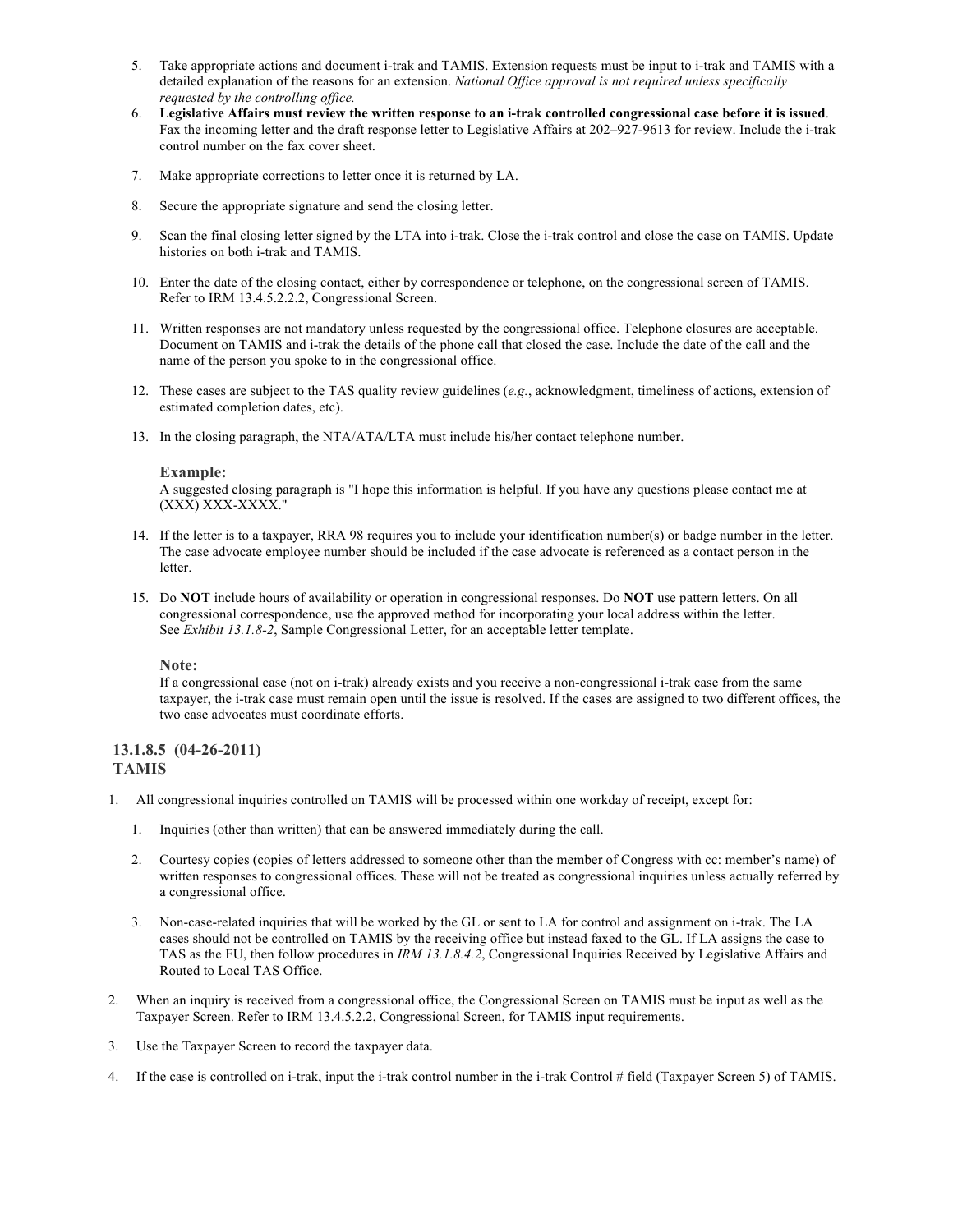- 5. If the congressional inquiry was addressed to the FU and the FU referred the case, input "0" in the first Outreach field, and "00" in the second Outreach field to indicate the request did not come directly from the taxpayer. Input "20" in the second Outreach Field on Taxpayer Screen 1 to indicate the taxpayer's inquiry was received in TAS from a congressional office. If a congressional inquiry was addressed to TAS or there was a request for TAS assistance, input "1" or "2" in the first Outreach field and "20" in the second Outreach field.
- 6. Use the appropriate criteria code when inputting the congressional inquiry on TAMIS. All TAS congressional inquiries should be coded  $1 - 8$ , or if the NTA has identified the issue as a compelling public policy issue, as code 9.

#### **Note:**

Use Criteria Code "0" for all non-tax account related cases assigned to the GL or received from LA via i-trak. Remember that criteria code 0 is strictly for non-tax account related congressional cases. Non-congressional account-related cases received from GLs should be assigned the appropriate code 1-8 and the appropriate how received code "R" or "S."

- 7. Use Taxpayer Screen 5 on TAMIS in the "How Received" field to indicate how the congressional inquiry was received into TAS.
	- 1. Use an "X" to identify a congressional inquiry addressed or sent to operations/functions/units other than TAS.
	- 2. Use a "Y" to identify a congressional inquiry addressed or sent directly to the NTA, Area Director, or LTA.
- 8. Use the congressional screen of TAMIS to input the congressional office contact information.
- 9. Check the "Disclosure Release Received" box on the congressional screen if the congressional office has appropriate disclosure authorization.
- 10. When a congressional inquiry is received and an open TAS case on TAMIS involves the same taxpayer issue (an open noncongressional case), the congressional inquiry will be loaded on TAMIS as a new case. Code the congressional inquiry with the appropriate criteria code  $(1 – 9)$ . On the congressional TAMIS case, input "**DUPTA**" in the "N.O. Use" field on the TAMIS Taxpayer Screen 5. The congressional case will be worked in the LTA office of the member of Congress' home state. If the cases are assigned in two different offices, the two case advocates must coordinate efforts.

## **Caution:**

Do not create more than one congressional screen per case on TAMIS.

11. If there are two or more congressional cases on the same taxpayer issue, each subsequent case will be loaded and worked in the local office of the member of Congress' home state. Use the appropriate criteria code  $(1 - 9)$  and input "DUPTA" in the "N.O. Use" field on the Taxpayer Screen 5 of TAMIS. Again, the assigned offices must coordinate but each office will be responsible for responding to its local congressional office staff.

## **Note:**

TAMIS allows duplication of history to other cases. Refer to IRM 13.4, TAS TAMIS Guide, for information on how to automatically duplicate the TAMIS history from one case to another. Initial and closing actions, including follow-up dates and next contact dates, should be entered on each case.

## **Caution:**

Do not create more than one Congressional Screen per case on TAMIS.

## **13.1.8.6 (04-26-2011)**

## **Congressional Letter Writing**

- 1. IRM 11.5.3, Guide to Congressional Correspondence, provides instructions for preparing responses to congressional inquiries and should be used to supplement regular instructions for TAS case processing. Refer to *Exhibit 13.1.8-1***,** Sample Congressional Letter, for an example of writing style, format, headers, and salutation to follow in written correspondence to congressional offices.
- 2. The LTA will review and sign **all** written correspondence, including interim correspondence, to congressional offices, and ensure adherence to quality standards on tax account related congressional inquiries.

#### **Note:**

If requested information is not received from the taxpayer or congressional office, do not send a second request pattern letter (1671 Letter). Contact the congressional office again, re-request the information, and discuss as necessary to work and resolve the issue.

3. Signature authority cannot be delegated below the NTA/Area Director/LTA or the responsible official, unless the individual has been officially designated to act on their behalf. For example, when an LTA delegates a group manager to act as the LTA, that manager may sign the written response as the acting LTA.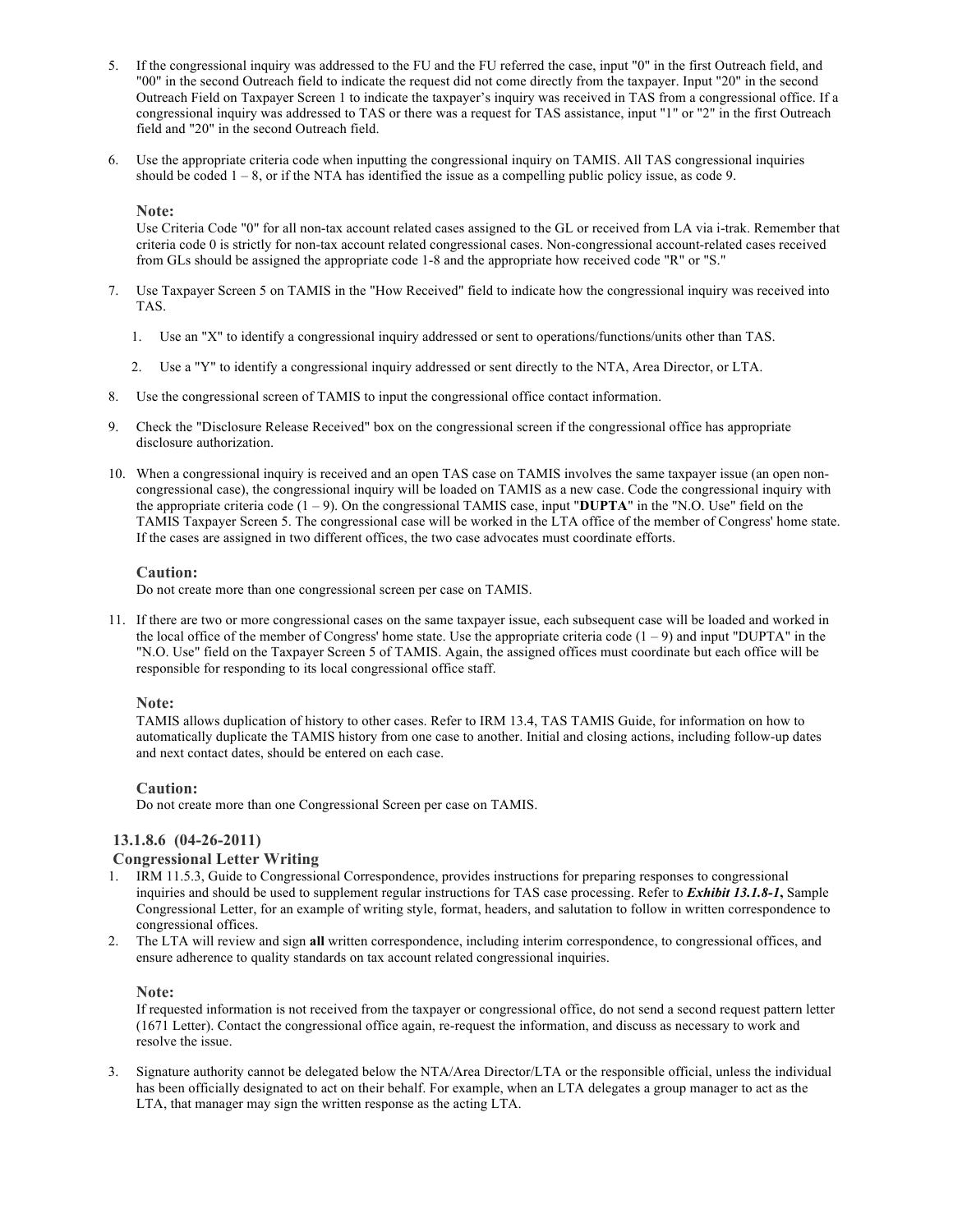4. Do **NOT** include hours of availability or operation in congressional responses. Do **NOT** use pattern letters. On all congressional correspondence, use the approved method for incorporating your local address within the letter.

## **13.1.8.7 (04-26-2011) Disclosure Issues**

- 1. IRC § 6103(c) permits disclosure of a taxpayer's return or return information to a third party designee. A taxpayer's letter to a member of Congress will authorize disclosure to the extent it is signed, dated, and indicates the following:
	- 1. Taxpayer's identity: name, address, and Social Security number/employer identification number, or any combination thereof, which enables the IRS to clearly identify the taxpayer.
	- 2. The identity of the person to whom disclosure is to be made. A letter addressed to "Dear Sir" that does not specifically refer to the member of Congress is not sufficient. However, the taxpayer's letter, forwarded with the envelope showing it was addressed to the member of Congress, is sufficient.
	- 3. The letter must contain sufficient facts to enable the IRS to determine the nature and extent of the assistance requested and the returns or return information to be disclosed. See IRM 11.3.4.2.1, Responses to Congressional Inquiries.
	- 4. The congressional office may substantiate valid authorization by submitting Form 8821 (or a satisfactory facsimile) with all required information included and the taxpayer's signature and date.
- 2. An authorization to a member of Congress will be construed to include a member of his/her staff designated in the specific inquiry, identified in a general designation from the member of Congress, or known to be the staff person who deals with constituents' tax inquiries.
- Copies of letters addressed to someone other than the member of Congress ("cc" letters) do not authorize the IRS to **disclose returns or return information to a member of Congress or his/her staff.** An exception to this rule will be made when the taxpayer includes a signed addendum requesting the assistance of the member who forwarded the correspondence to the IRS, and the letter otherwise meets the above requirements for valid disclosure authorization. Also, as in *IRM 13.1.8.10 (1)*(b) above, a signed, dated "cc" letter, not a photocopied signature, forwarded with the envelope showing it was addressed to the member of Congress, is sufficient.
- 4. Absent written authorization from the taxpayer, the member of Congress or his/her staff person may be provided general information and advised when IRS considers the matter resolved. However, no disclosures of the constituent's returns or tax account information may be made. In that case, resolve the problem by communicating directly with the taxpayer and advise the congressional office that this was done.
- 5. When responding directly to the taxpayer at the request of a congressional office, check command code "CFINK" on IDRS for power of attorney or written authorization information. Ensure that any valid power of attorney or written authorization on file is honored, by sending correspondence or copies of correspondence to the representative as authorized.
- 6. If the congressional office has appropriate disclosure authorization, check the "Disclosure Release Received" box on the congressional TAMIS screen.

## **13.1.8.8 (02-27-2012) Closing Actions**

1. Follow the guidelines in IRM 13.1.18, Processing TAS Cases, to determine when to close the case. TAS will communicate with the congressional office throughout the process unless the office requests that TAS work with the taxpayer directly, or determines it no longer wishes to stay involved. The office staff will also determine if telephonic closure is acceptable.

## **Note:**

Even though the congressional office is no longer involved in the case, the TAMIS coding should still reflect "Congressional" for tracking purposes.

- 2. All tax account related congressional inquiries that meet TAS criteria are subject to the same standards as any other TAS criteria case and will be part of the Quality Review samples.
- 3. An apology must be given on TAS criteria cases, including congressional inquiries that meet the criteria. The following IRM sections address apologies:
	- 1. IRM 13.1.6.5, Apology Just saying TAS is sorry for any inconvenience it has caused is not a sincere apology. State **why** we are apologizing.